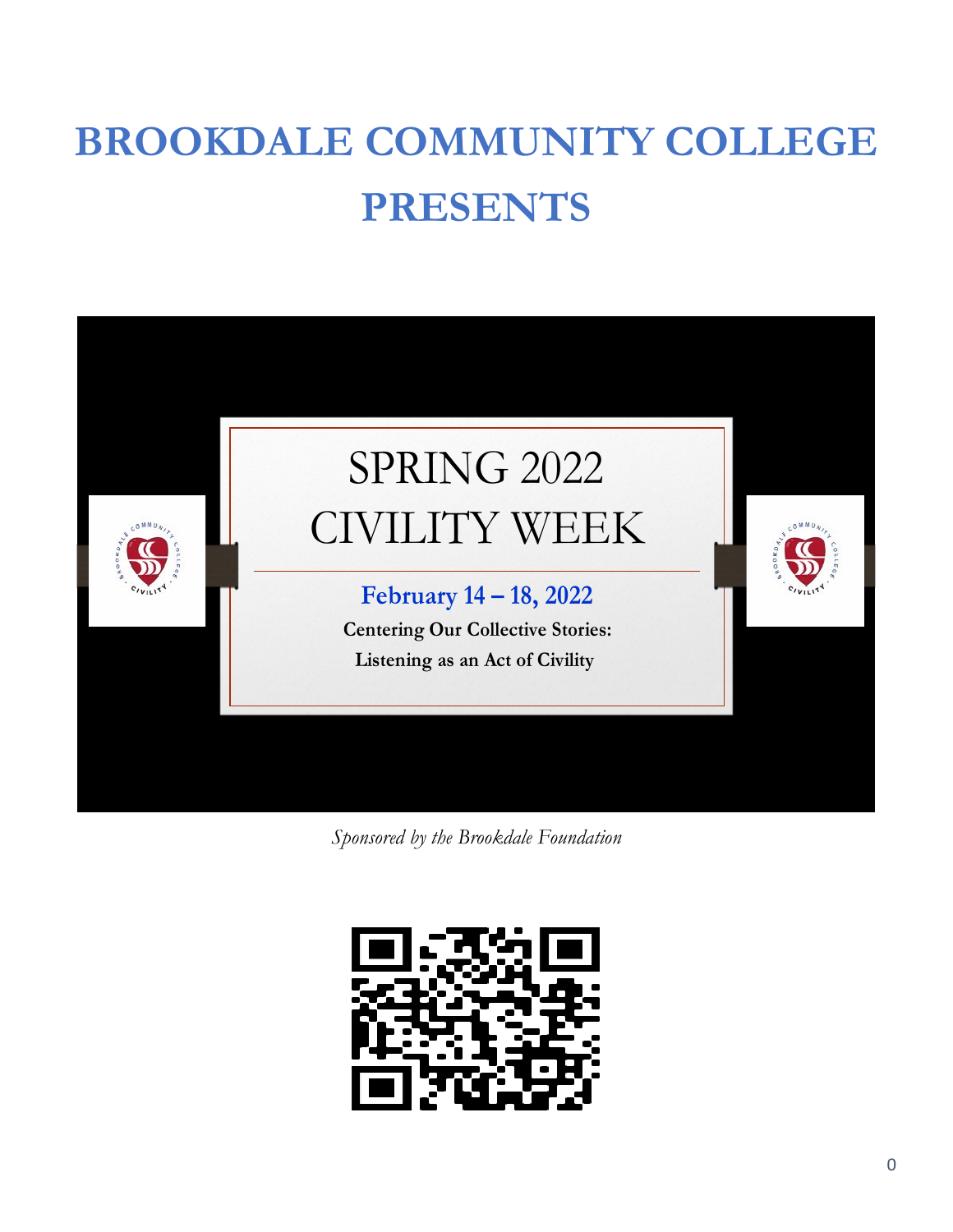# **Spring 2022 Civility Week**

## **Brookdale Community College**

## **Civility Week Community Agreement**

We come together during Civility Week to enhance our understanding of, and learn more about, the meaning and importance of civility. We commit to honest, brave, respectful conversation, where participants are encouraged to speak openly, listen actively, embrace curiosity, and gather wisdom. Together, we will strive to:

> Learn and grow Listen and understand Recognize that experiences are perceived Acknowledge where power and privilege exist; and Provide space for all voices to share.

## **Brookdale Community College's Civility Statement**

Brookdale Community College is committed to freedom of expression while maintaining a civil and ethical learning environment. We believe that a community composed of people with diverse backgrounds, perspectives, and abilities promotes learning and engagement. We are responsible for treating one another with respect and kindness regardless of our differences.

## **Brookdale Community College's Civility Research Guide**

The Civility Research Guide provides links to books, articles, websites, videos, and databases related to civility. It is accessible here: [https://libguides.brookdalecc.edu/civility.](https://libguides.brookdalecc.edu/civility) This is a living document, which means it is updated regularly. To recommend a resource for the guide, please contact Assistant Professor of Library Innovation and Learning Resources Judi Ungar [\(jungar@brookdalecc.edu\)](mailto:jungar@brookdalecc.edu).

## **Program Contents**

- Event Notes
- Schedule of Events
- Event Descriptions
- Acknowledgements

#### **Event Notes**

- All events will take place remote live, via Zoom, with hyperlinks posted below.
- All events will conclude with a brief, moderated discussion, during which the following questions will be posed to participants:
	- o *What did you learn from this session that challenged what you thought you knew?*
	- o *Where do you see yourself in the stories shared during this session?*
	- o *What are you still curious about?*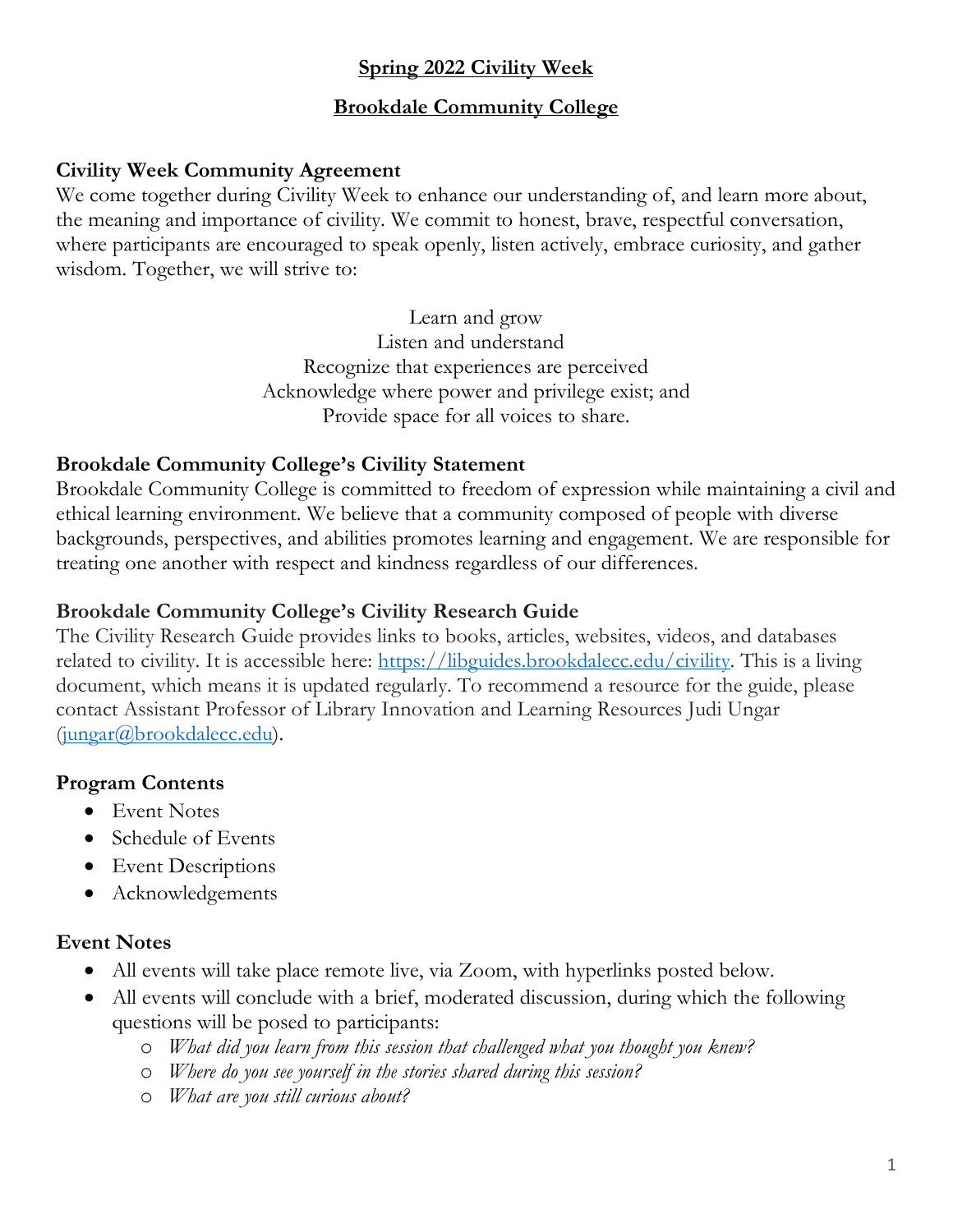# **Schedule of Events**

# **Civility Week - Brookdale Community College** "Centering Our Collective Stories: Listening as an Act of Civility"

|                    | Monday, February 14. 2022                                                                                                                |
|--------------------|------------------------------------------------------------------------------------------------------------------------------------------|
| 11:00am-           | Keynote Address - "Civility in the Midst of Unrest"                                                                                      |
| 12:30pm            | Presented by Minister Kerwin Webb, Pastor at the Second Baptist Church of<br>Asbury Park & President of the Greater Red Bank Area NAACP  |
|                    | <b>Advanced Registration Required - Registration Link:</b><br>https://brookdalecc.zoom.us/webinar/register/WN_IFOSs4xSSumi30uGwf-<br>1XA |
| $2:00-$            | "Civil Conversation - It Can Be Done!"                                                                                                   |
| 3:30 <sub>pm</sub> | Presented by Joe Ritacco, Board Member of the Monmouth Center for World Religion<br>and Ethical Thought                                  |
|                    | Zoom Link: https://brookdalecc.zoom.us/j/92854991151                                                                                     |
|                    | Tuesday, February 15, 2022                                                                                                               |
| $9:00-$            | "Understanding That People with Disabilities Are, in Fact, People"                                                                       |
| 10:00am            | Presented by Orrie Schulman, Founder of Caring with Compassion                                                                           |
|                    | <b>Zoom Link:</b> https://brookdalecc.zoom.us/j/97003022629                                                                              |
| $1:30-$            | "Can Queer People Afford Civility?"                                                                                                      |
| 2:30pm             | Presented by Leah Wasacz, Brookdale Writing Center Tutor                                                                                 |
|                    | Zoom Link: https://brookdalecc.zoom.us/j/94314628344                                                                                     |
|                    | Wednesday, February 16, 2022                                                                                                             |
| $12:00-$           | "From Liberators to Leaders: Stories from African American GIs in                                                                        |
| 1:30 <sub>pm</sub> | WWII and the Civil Rights Movement"                                                                                                      |
| Lunch              | Presented by Dr. Sara Brown, Director of the Center for Holocaust, Human Rights                                                          |
| and                | and Genocide Education                                                                                                                   |
| Learn!             | <b>Advanced Registration Required - Registration Link:</b><br>https://www.chhange.org/events/liberators-to-leaders                       |
|                    |                                                                                                                                          |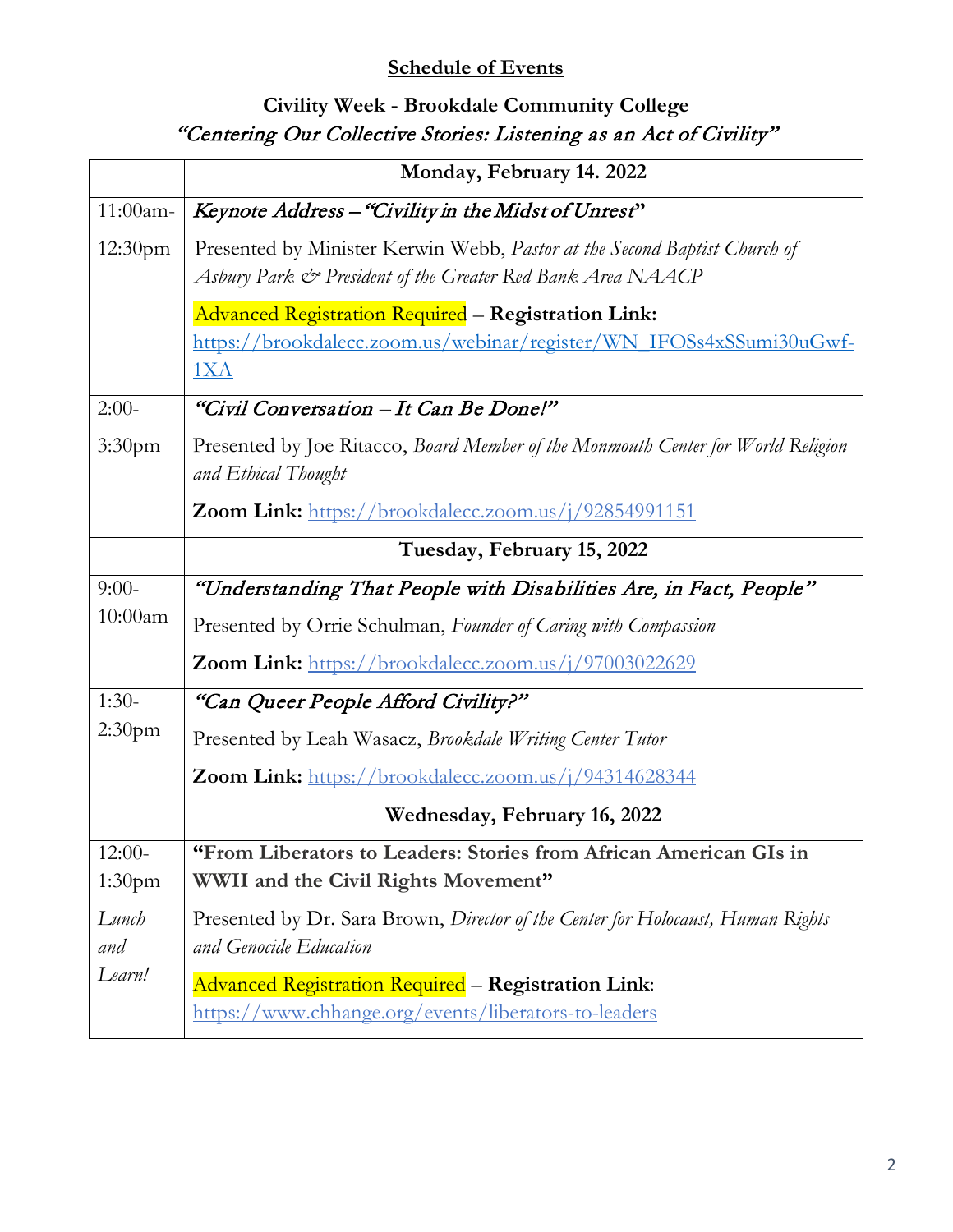| $6:00-$   | "How a Global History of Architecture Can Bring Us Hope for Our                                                                                                                                                                                                                                                    |
|-----------|--------------------------------------------------------------------------------------------------------------------------------------------------------------------------------------------------------------------------------------------------------------------------------------------------------------------|
| 7:30pm    | Future"                                                                                                                                                                                                                                                                                                            |
|           | Presented by Elisa Elora, Adjunct Professor of Architecture and Graphic Design, &<br>Trent Welcome, Program Coordinator and Instructor of Graphic Design, Architecture<br>Alumni Isaiah Brenson & Alex Manfre, and Architecture Students Grace Leather<br>& Emma Witherspoon                                       |
|           | Zoom Link: https://brookdalecc.zoom.us/j/92237823455                                                                                                                                                                                                                                                               |
|           | Thursday, February 17, 2022                                                                                                                                                                                                                                                                                        |
| $10:00-$  | "Stories of Undocumented Immigrants Past and Present"                                                                                                                                                                                                                                                              |
| 11:00am   | Presented by Dr. Ashley Zampogna-Krug, Assistant Professor of History, & Frank<br>Wyman Scholarship Students Jesus Calle Bula and Bianca Japitana<br>Zoom Link: https://brookdalecc.zoom.us/j/91716698462                                                                                                          |
| $7:00-$   | "Suffragists Speak: Race, Slavery, and the Fight for the Vote"                                                                                                                                                                                                                                                     |
| $8:00$ pm | Presented by Dr. Connie Goddard, Education Director for the American Association<br>of University Women - Northern Monmouth County Branch, & Gilda Rogers, Adjunct<br>Professor of History and Executive Director of the T. Thomas Fortune Cultural Center<br>Zoom Link: https://brookdalecc.zoom.us/j/96276003328 |
|           | Friday, February 18, 2022                                                                                                                                                                                                                                                                                          |
| $12:00-$  | "Defeating Human Trafficking: What Can We Do?"                                                                                                                                                                                                                                                                     |
| $1:00$ pm | Presented by Dr. Janice Thomas, Director of the International Education Center,                                                                                                                                                                                                                                    |
| Lunch     | Dr. Rajkumari Wesley, Professor of Psychology and Coordinator of the Global                                                                                                                                                                                                                                        |
| and       | Citizenship Distinction Program (GCD), & GCD Students Belinda Asamoah,                                                                                                                                                                                                                                             |
| Learn!    | Norkiris Concepcion, Sophia Jimenez, and Taiphane Orange                                                                                                                                                                                                                                                           |
|           | Zoom Link: https://brookdalecc.zoom.us/j/93365058089                                                                                                                                                                                                                                                               |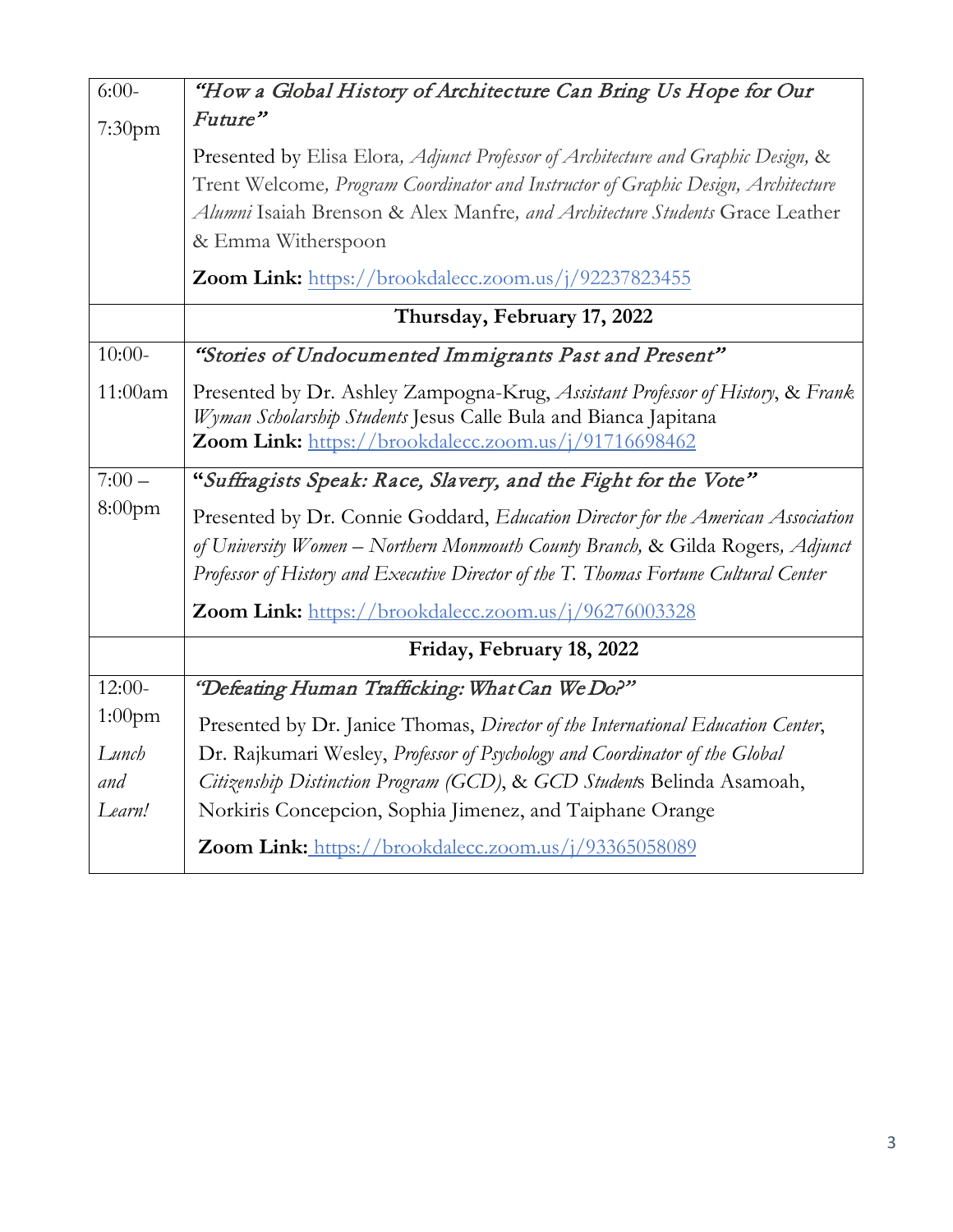# **Event Descriptions**

# **Monday, February 14, 2022**

# **"**Civility in the Midst of Unrest**," Minister Kerwin Webb, Second Baptist Church of Asbury Park and Greater Red Bank Area NAACP, 11:00am – 12:30pm**

The definition of civility includes formal politeness, as well as courtesy in behavior and speech. But standing amid unrest makes such civility difficult to achieve. Looking at 40-foot waves as they come rushing toward your dwelling is not the time for polite nor calm. So, is there a time when civility goes out the window? Is it ever acceptable to appease hatred? We, collectively, are watching a crisis of terror and destruction unfold before our eyes. Yet, almost daily, people from a place of privilege proclaim peace and safety! They preach patience. They pretend to be civil. This keynote address will probe the possibility of remaining civil during transition and change and offer thoughts on how to quell unrest.

# "Civil Conversation – It Can Be Done!," **Joe Ritacco, Monmouth Center for World Religion and Ethical Thought, 2:00 – 3:30pm**

Have you found yourself in any of these situations?

- You wanted to ask a question on a sensitive topic but didn't know how to formulate it.
- A conversation ended abruptly or turned nasty, and you didn't know why or how to deal with it.
- Someone said something offensive, and you wanted to speak up, but you didn't quite know what to say or how to say it.

If so, this presentation and workshop on civil conversation will help you manage such situations. Civil conversation is a skill that can be learned! Learning this skill can lead to improved, even repaired, interpersonal relationships and ease the formation of new relationships. Lastly, it can help you learn from others by asking those important, sensitive questions.

# **Tuesday, February 15, 2022**

# "Understanding That People with Disabilities, Are, in Fact, People," **Orrie Schulman, MA, Caring with Compassion, 9:00 – 10:00am**

I will share my life experiences as someone who considers herself to be a person with a disability, due to an acquired brain injury. I was comatose with meningitis as a young child, but my resulting disability has turned out to be my greatest asset. I will share what it was like to be a student with "special needs." I will also share what it was like to be romantically involved with a man who became quadriplegic from a spinal cord injury. In addition, I will present technical considerations for interacting with people with disabilities, such as practicing good etiquette and using person-first language.

# "Can Queer People Afford Civility?," **Leah Wasacz, MA, The Writing Center, 1:30 – 2:30pm**

Gay and trans history has been far from polite. From the Stonewall riots to the gay "zaps" of the 70's and 80's to the protest movements of today, queer people advocating for their civil rights have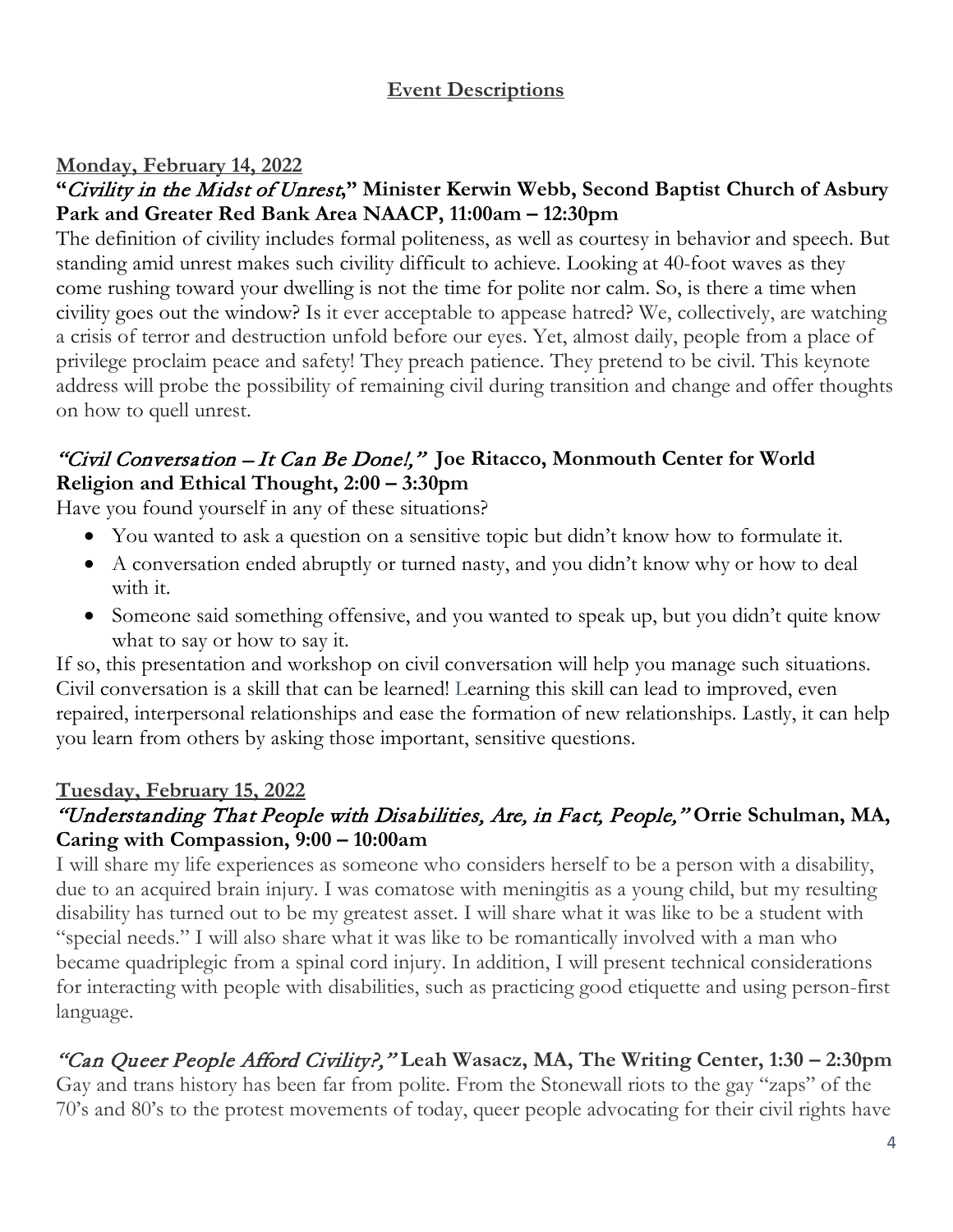often used techniques not considered "civil." But is there a deeper meaning to civility than politeness? In this talk, we'll explore both the past and the present through the courageous history of gay protest and the current state of anti-trans backlash to determine the true meaning of civility.

# **Wednesday, February 16, 2022**

# "From Liberators to Leaders: Stories from African American GIs in WWII and the Civil Rights Movement," **Sara Brown, PhD, Center for Holocaust, Human Rights and Genocide Education, 12:00 – 1:00pm**

African Americans who served in the U.S. Armed Forces during World War II helped to liberate survivors of the Holocaust and Nazi-occupied Europe. Many experienced racism and prejudice from their fellow soldiers, even as they fought Nazism throughout Europe. Upon their return to the United States, some veterans were determined to continue the fight against intolerance, this time targeting the racism and prejudice that permeated American society. Join Chhange's Executive Director Dr. Sara E. Brown, as she examines the testimonies of African American veterans of World War II and the ways in which they applied lessons learned from the Holocaust to the Civil Rights Movement.

# "How a Global History of Architecture Can Bring Us Hope for Our Future," **Elisa Elora, MS, Architecture and Graphic Design, & Trent Welcome, M.Arch., Graphic Design, Alumni Isaiah Brenson & Alex Manfre, Architecture, and Students Grace Leather & Emma Witherspoon, Architecture, 6:00 – 7:30pm**

Students in Brookdale's Design Department aspire to work in fields, such as architecture and graphics, which have outsized opportunities to shape culture. Learning how to discuss some of culture's more challenging aspects is therefore essential training. In the Fall 2021 section of History of Renaissance Architecture (ARCH 246), we used experiential learning to create a pop-up show that responded to our research on architecture of the Neoclassical period through three lenses: canonical, recent and avant-garde. This was opportunity to understand inequity in our own culture's history of architecture and design in a way that helps us to better engage with contemporary topics both locally and globally. This approach to the past aligns with what scholars Robert Cowherd and Patrick Haughey call a "history of the world through architectural evidence, and a history of architecture through a global perspective." We invite you to a panel discussion with students, alumni, and faculty, to learn about the project and the artwork it inspired – from sculpture, to paintings, to textile work. Our intention is to create dialogue that stimulates, and leads us to an engagement with the past, so that we can develop ways of knowing that give hope and promise for a vibrant future.

# **Thursday, February 17, 2022**

## "Stories of Undocumented Immigrants Past and Present," **Ashley Zampogna-Krug, PhD, History & Frank Wyman Scholarship Students Jesus Calle Bula and Bianca Japitana, 10:00 – 11:00am**

Immigration has become a polarizing political issue, especially undocumented immigration. Many people have a stereotypical idea of what an undocumented immigrant looks like and where the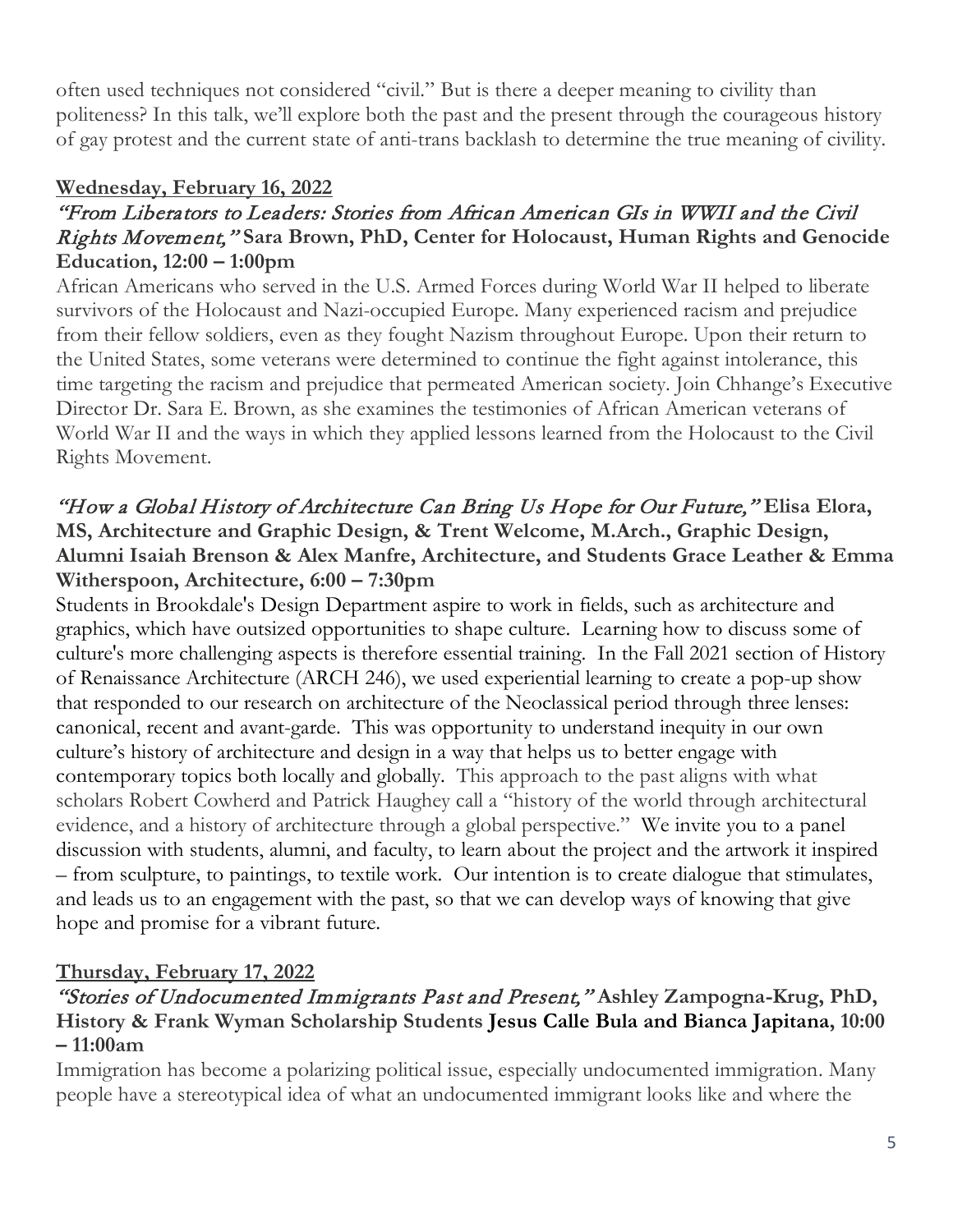immigrant comes from. Yet, undocumented immigrants have been part of history for quite some time. They have come from various countries and fallen into "undocumented" status for various reasons. Join us as we examine a history of undocumented immigration in the United States through the stories of immigrants, both those of the past and those from today.

# "Suffragists Speak: Race, Slavery, and the Fight for the Vote," **Connie Goddard, PhD, American Association of University Women, & Gilda Rogers, MA, History, T. Thomas Fortune Cultural Center, 7:00 – 8:00pm**

"Suffragist Speak" is an hour-long video that brings to life the words of historic figures from the suffrage struggle – Susan B. Anthony, Frederick Douglass, Ida B. Wells-Barnett, Alice Paul, and Carrie Chapman Catt – and culminates with civil rights activist Fannie Lou Hamer's 1964 speech at the Democratic Convention. It not only dramatizes the history of women's suffrage – with a focus on the experience of Black women in the fight for the vote – it also brings attention to the continuing struggle to assure that all eligible American citizens have free and fair access to the ballot. Participants are encouraged to view the video, but this is not required. During the presentation, a video clip will be shown, and discussion will take place with those who produced it, one of whom is a Brookdale adjunct professor. To view the video, go to: https://www.youtube.com/watch?v=FK4ClLazLYo

## **Friday, February 18, 2022**

## "Defeating Human Trafficking: What Can We Do?," **Janice Thomas, PhD, International Education Center, Rajkumari Wesley, PhD, GCD Program, and GCD Students Belinda Asamoah, Norkiris Concepcion, Sophia Jimenez, and Taiphane Orange, 12:00 – 1:00pm**

The Global Citizenship Distinction cohort is focused on the theme of Human Trafficking this academic year. Trafficking is a worldwide concern that is finally receiving the attention it deserves. Students have made international collaborative presentations to promote awareness and prevention of this social problem. They are working hard to raise their voices, to stop this iniquitous action from affecting the lives of people worldwide. Do not miss this important panel discussion - learn and see how you can make a difference!